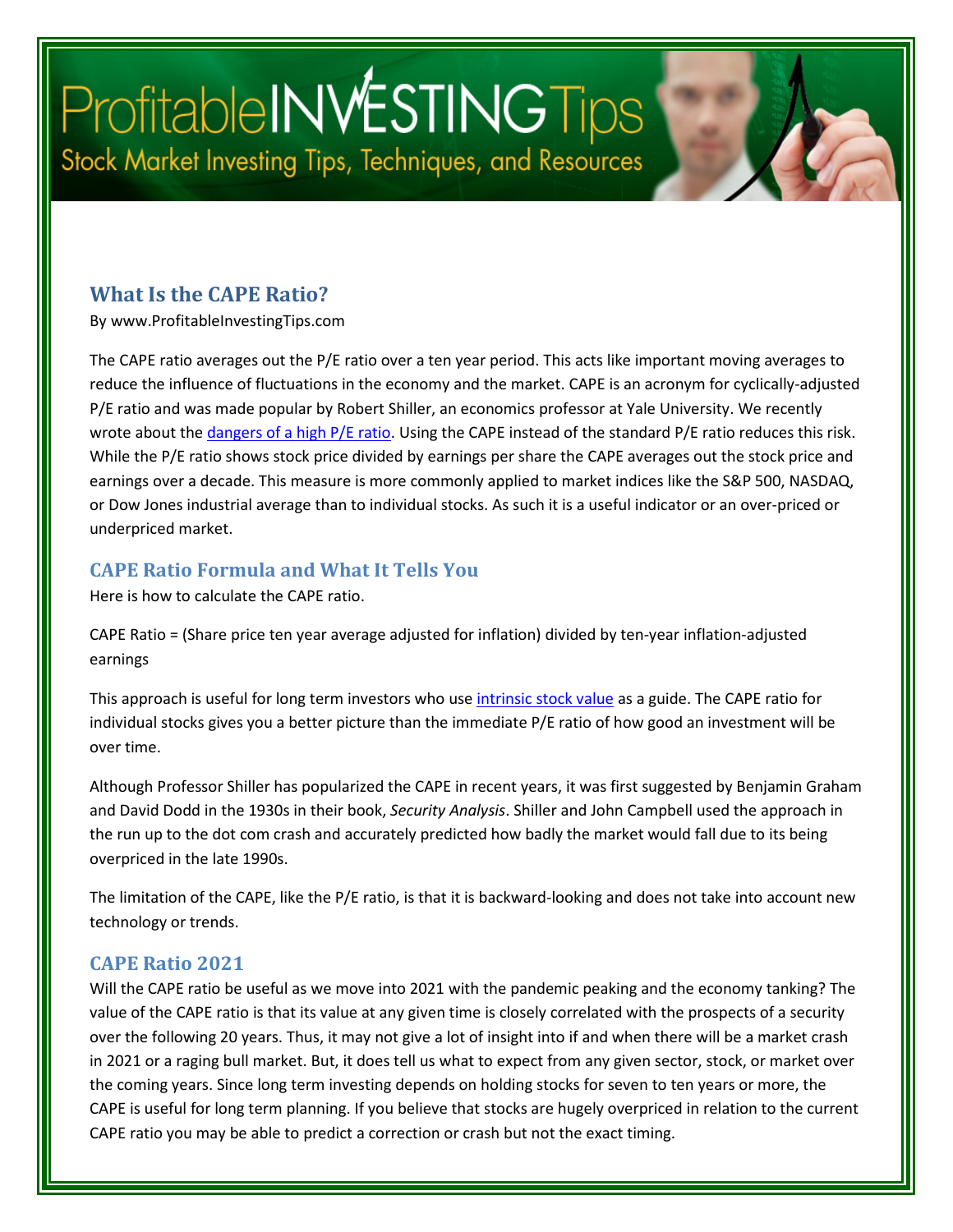#### **NASDAQ Cape Ratio**

Over the last few years the CAPE ratio for the NASDAQ 100 has consistently come in higher than the P/E ratio. P/E ratios the tech giants in NASDAQ have been high over the last few years. This indicates the potential for corrections. The higher-still CAPE ratios indicate the potential for long-term corrections. This would most-likely happen as interest rates rise, society comes out of the Covid-19 pandemic, and work-from-home becomes an option instead of a necessity.

For more insights and useful information about investments and investing, visit

[www.ProfitableInvestingTips.com.](http://www.profitableinvestingtips.com/)

# **Educational Resources**

## **Click the links below to get your FREE training materials.**

### **Free Weekly Investing Webinars**

**Don't miss these free training events!** <http://www.profitableinvestingtips.com/free-webinar>

## **Forex Conspiracy Report**

### **Read every word of this report!**

[http://www.forexconspiracyreport.com](http://www.forexconspiracyreport.com/)

### **Get 12 Free Japanese Candlestick Videos Includes training for all 12 major candlestick signals.**

[http://www.candlestickforums.com](http://www.candlestickforums.com/)

**Disclaimer:** Trading and investing involves significant financial risk and is not suitable for everyone. No content on this document should be considered as financial, trading, or investing advice. All information is intended for educational purposes only.